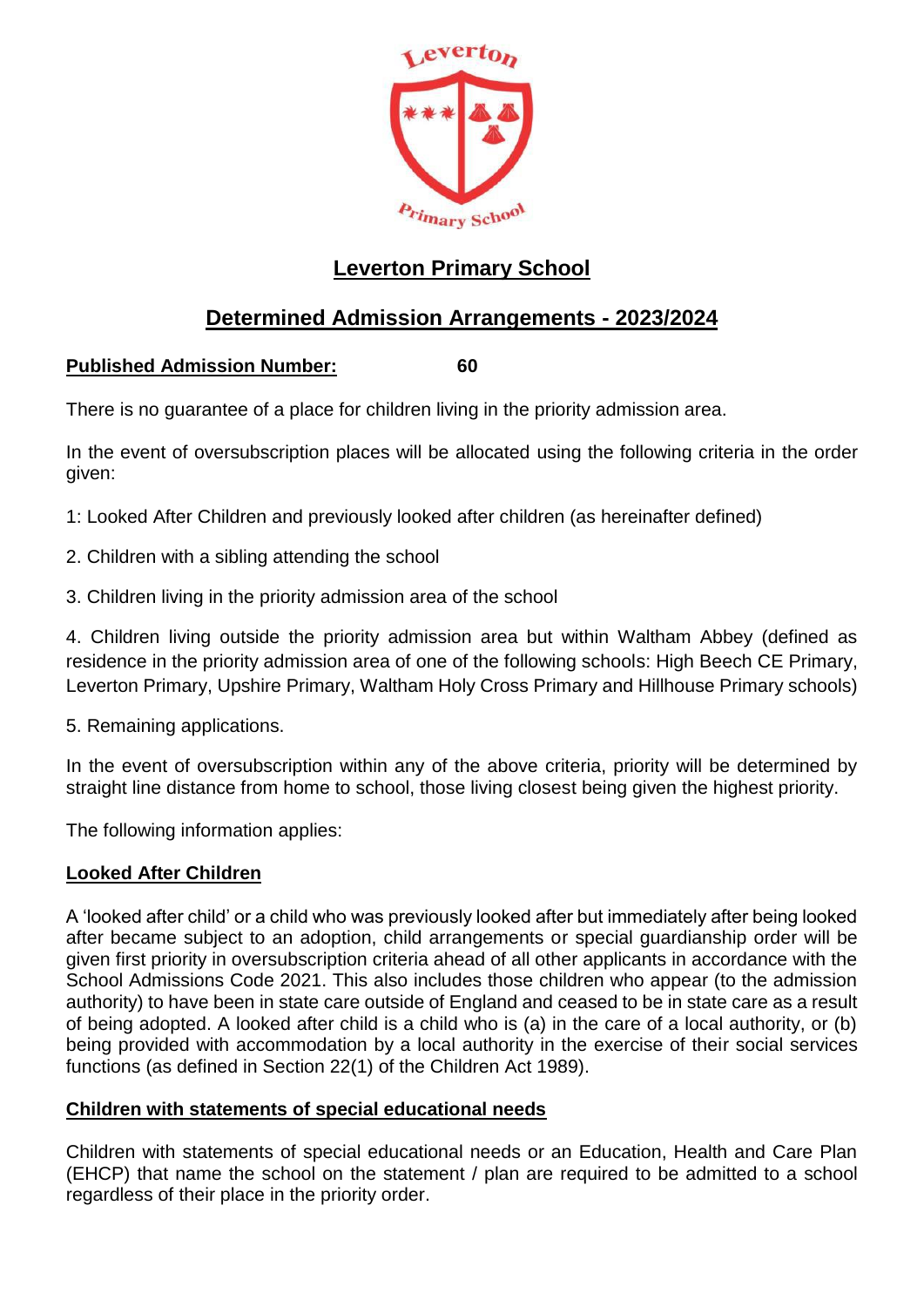# **Age of Admission**

Essex County Council's policy is that children born on and between 1st September 2018 and 31st August 2019 would normally commence primary school in Reception in the academic year beginning in September 2023. As required by law, all Essex infant and primary schools provide for the full-time admission of all children offered a place in the Reception year group from the September following their fourth birthday.

Therefore, if a parent wants a full-time place for their child from September (at the school at which a place has been offered) then they are entitled to that full-time place. Parents can defer the date their child is admitted to school until later in the school year or until the child reaches compulsory school age in the school year.

The law does not require a child to start school until the start of the term following their fifth birthday. Compulsory school age is reached at that point. Where entry is deferred, the school will hold the place for that child and not offer it to another child. The parent would not however be able to defer entry beyond the beginning of the term after the child's fifth birthday, nor beyond the beginning of the final term of the school year for which the original application was accepted.

Parents can also request that their child attends part-time until the child reaches compulsory school age. Any parents interested in taking up a part-time place initially should contact the school for further details as to what this would entail. Where parents choose to defer entry, the school may reasonably expect that the child would start at the beginning of a new school term / half term.

Where a parent of a 'summer-born' child (1 April – 31 August) wishes their child to start school in the autumn term following their fifth birthday, they will need to apply for a place at the correct time for the normal admission round for the following academic year. The process to be followed is defined in detail in the 'Primary Education in Essex' booklet. Supporting evidence from relevant professionals working with the child and family stating why the child must be placed outside their normal age appropriate cohort should be submitted where available. The Admissions Authority will decide whether the application for a Reception place will be accepted or whether it will be treated as an application for a Year 1 place, the child's normal age appropriate cohort. Further details are provided in the 'Primary Education in Essex' booklet. If the application for a Reception place is not accepted this does not constitute a refusal of the place and there is no right to an independent statutory appeal.

# **Applying for a place in Reception starting in September**

If you are an Essex resident you must apply for your child's school place via Essex County Council's website: [www.essex.gov.uk/admissions.](http://www.essex.gov.uk/admissions) (If you live in Essex, your council tax will be payable to one of the following District Councils: Basildon, Braintree, Brentwood, Castle Point, Chelmsford, Colchester, Epping Forest, Harlow, Maldon, Rochford, Tendring or Uttlesford.) Parents who are resident in another council area may make an application for a place at our School via their Home Authority.

The application process is in accordance with the co-ordinated scheme for primary admissions and involves completion of the Common Application Form – either online or in paper format via www.essex.gov.uk/admissions.

The online application system will open on 7th November 2022

The closing date for applications is 15th January 2023.

Offers of places will be sent on 17th April 2023.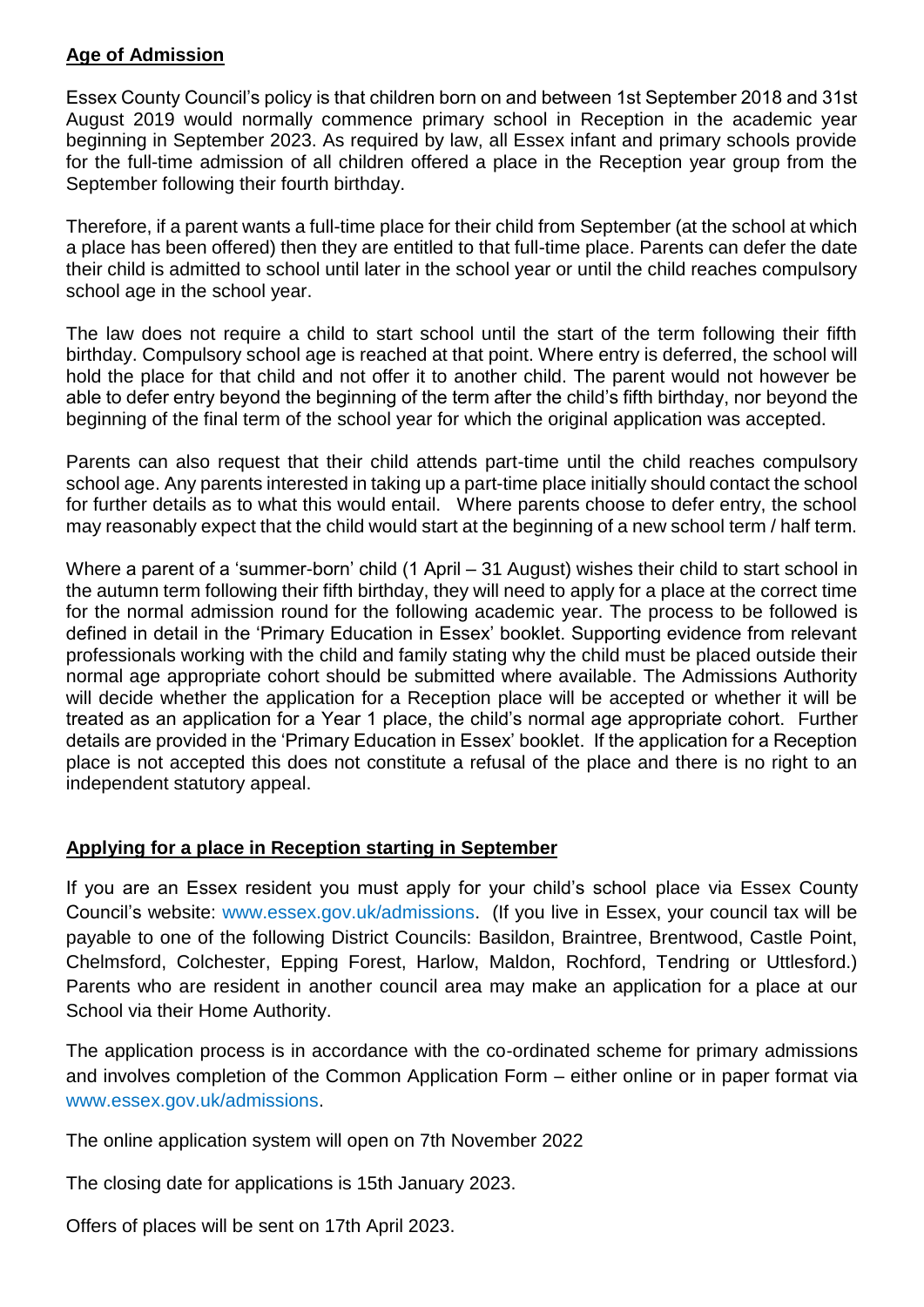# **In-Year Applications**

An application can be made for a place for a child at any time outside the main admission round. Applications should be made directly to the School using the application form available on the School's website. A copy of the application form can also be obtained by contacting the School office. We will inform you of the outcome of your in-year application in writing within 15 school days.

Where there are places available but more applications than places, the published oversubscription criteria, as set out above, will be applied. If there are no places available, the child will be added to the waiting list.

You will be advised of the outcome of your application in writing and you have the right of appeal to an independent appeal panel.

Unless there is a significant and material change in circumstances a second application received in the same academic year does not have to be determined and no second right of appeal will be given.

#### **Home address**

Applications will normally be processed on the basis of the home address for the child at the time of application and determination, unless, where there is a new home address, proof of an exchange of contracts or copy of a tenancy agreement can be provided by 3rd February 2023.

The home address is considered to be the address at which the child resides on a permanent basis or is 'ordinarily resident'. This is generally the address of the parent/carer. In some cases, children may be 'ordinarily resident' for the majority of the school week, including overnight, with another relative or carer, such as a grandparent. This may also be the case where a child resides between two parents at different addresses following the breakdown of the parental relationship. Where this is the case, the application may be processed on the basis of that address (where the child resides for the majority of the school week) and proof of address and residence arrangement will be required with the application. The child must be living with the parent, relative or carer 24 hours per day, for the majority of the school week.

Arrangements where parents can leave and collect children from another relative or carer on a daily basis will be regarded as childcare arrangements, and the child will not be deemed to be 'ordinarily resident' with that person. In all cases it is expected that the adult with whom the child is 'ordinarily resident' receives the child benefit for the child (where eligible).

#### **Distance tie breaker**

For admissions purposes straight line distances are used as part of the allocation of places process. The definition of the home address is as described above. Straight line distance is measured from the address point of the home address to the address point of the school. Distances are reported in miles to three decimal places. If a child's time is split equally between two residences, the address of the residence at which the child resides for the majority of the school week would be used to measure the distance between the child's school and home. In the unlikely event of two applicants with an identical distance competing for a single place at the school the place will be offered to one applicant on the basis of lots drawn by a person independent person to the admissions process with the exception of twins, triplets etc.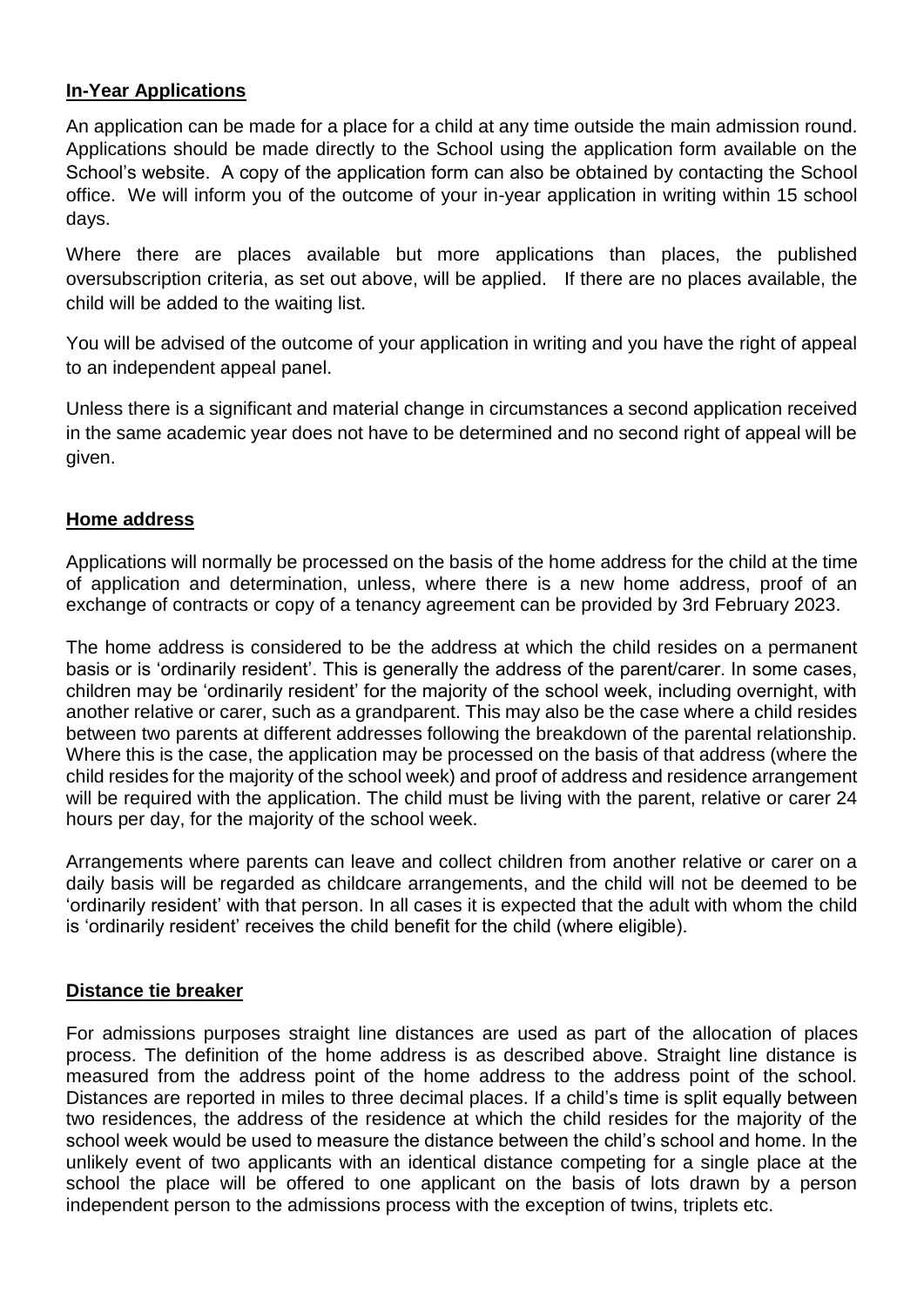### **Address checking**

Where residency is relevant to an application for a school place, the Admissions Authority may ask applicants to provide proof of their home address.

This will be a copy of one of the following documents:

• UK driving licence; • council tax notification; • two utility bills dated within the last 6 months (gas, electricity, water or landline phone)

Where there is reasonable doubt as to the validity of a home address, the Admissions Authority reserves the right to take additional checking measures including, in some cases, unannounced home visits.

If a school place is secured through false information regarding a home address, the Admissions Authority may withdraw the place offered.

#### **Siblings**

For applications made in the normal admission round a relevant sibling is a child who has a brother, sister, adopted brother or sister or stepbrother or stepsister living in the same family unit in the same family household and address who attends the school in any year group excluding the final year.

Biological and adopted siblings who attend the preferred school in any year group excluding the final year will also be treated as siblings irrespective of place of residence.

Children residing in the same household as part of an extended family, such as cousins, will not be treated as siblings.

For mid-year applications a sibling is a child who has a brother, sister, adopted brother or sister or stepbrother or stepsister living in the same family unit in the same family household and address as a child who attends or has been offered a place at the school at the time of application and determination and with a reasonable expectation that the sibling will be attending at the time of admission.

#### **Priority Admission Areas**

There is no guarantee of a place to children living in the priority admission area of the school. Details, including a map of the priority admission area, are available on request from the School and from the Local Authority. Parents are also able to check in which school's priority admission area their address is located (if any) using the online 'Priority admission (catchment) area finder on Essex County Council's website www.essex.gov.uk/admissions.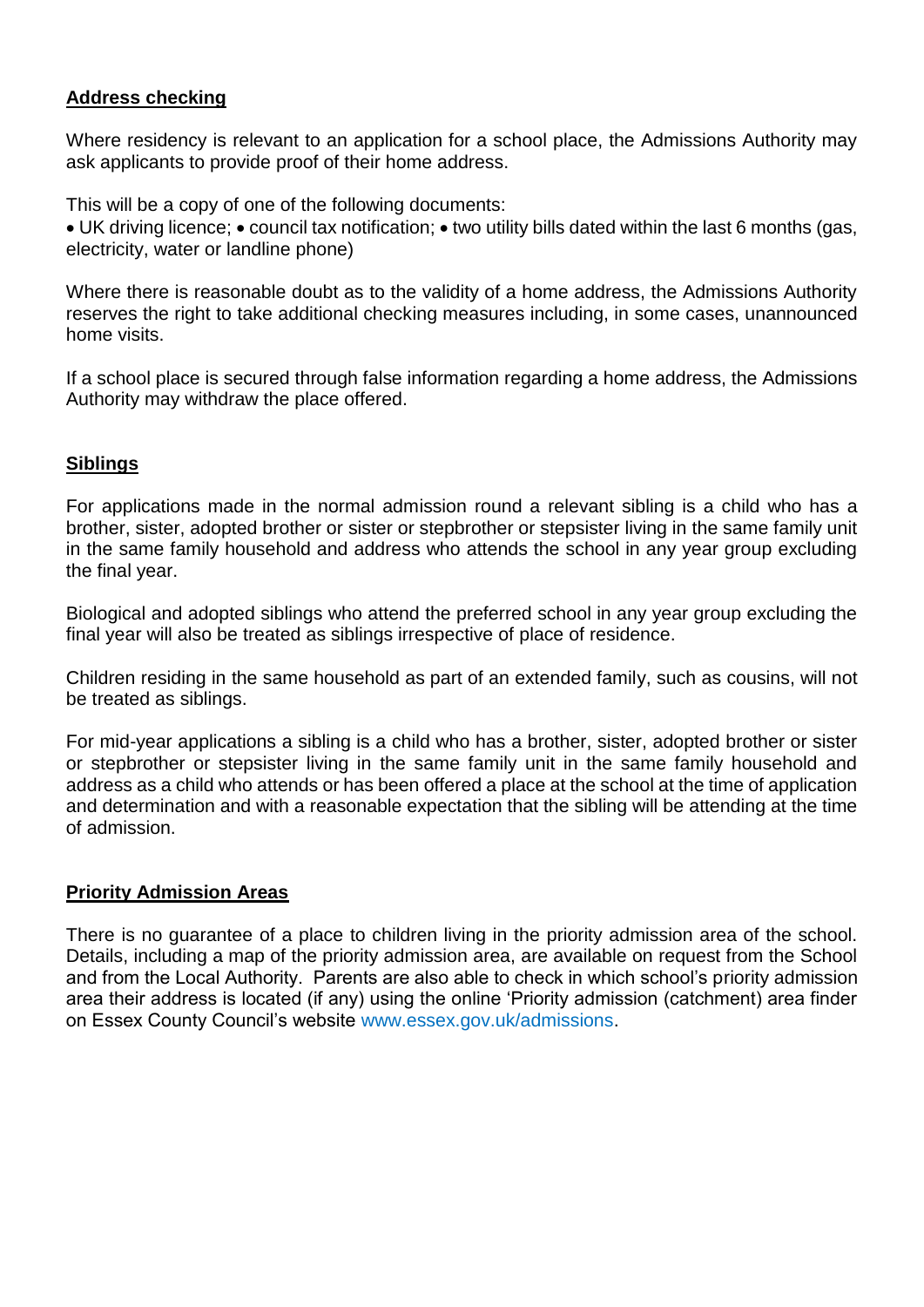## **Twins, Triplets etc**.

For applications made in the normal admission round, if the last child to be offered a place is a twin and their sibling cannot be offered initially, the Admissions Authority will ensure both twins are offered a place at the school. In the case of triplets or other multiple births, if the majority of children can be offered a place initially, the Admissions Authority will offer places to the remaining children. For example, if two triplets can be offered a place, the remaining child will also receive an offer of a place.

For mid-year applications, where a family moves into an area necessitating a change of school for their twins (or triplets etc.) and the majority can be offered a place then a place will be offered for the remaining child(ren).

However, where the family does not move addresses but just wishes to transfer the children to another local school where there are insufficient places for all of them then a place would not normally be offered for all.

#### **Withdrawal of an offer**

If a school place has been secured through false information or has been offered in error, the offer of the place may be withdrawn.

### **Waiting lists**

For main round applications the Local Authority will hold waiting lists for all oversubscribed schools until 1st September 2023 and will continue to allocate places from these lists if spaces become available. Applicants will be ranked on these waiting lists in priority order, according to the school's admission criteria. Each added child will require the list to be ranked again in line with the published oversubscription criteria. After 1st September 2023 the school will hold the waiting list and parents should contact the school directly for details of the waiting list process.

#### **Late Applications**

Main round applications received after the published closing date will be treated as late applications unless there is evidence to show that the application or amendment could not reasonably have been made on time. No application / preference received after 3rd February 2023 will be treated as on time. A new on time preference will not be accepted after the closing date unless the circumstances are deemed to be exceptional. No change to the rank order of existing preferences will be accepted after the closing date except for changes of address and no such changes will be permitted after 3rd February 2023 until after the first round of offers has been made on 17th April 2023. Late applications will be given a lower priority and will be dealt with after all on time applications in the first round of offers on 17th April 2023. Where the school is oversubscribed late applications will be refused and ranked according to the admission criteria on the waiting list. All late applications will be considered by the Local Authority to ascertain whether exceptional circumstances for late submission exist. Where that is deemed to be the case the application will be treated as 'on time'. Where a school is oversubscribed late applications received after the first round of offers on 17th April 2023will be refused and ranked according to the admission criteria on the waiting list held for the school.

Any new applications or change requests received after 3rd February 2023 will be held and not considered until after the first round of offers on 17th April 2023.